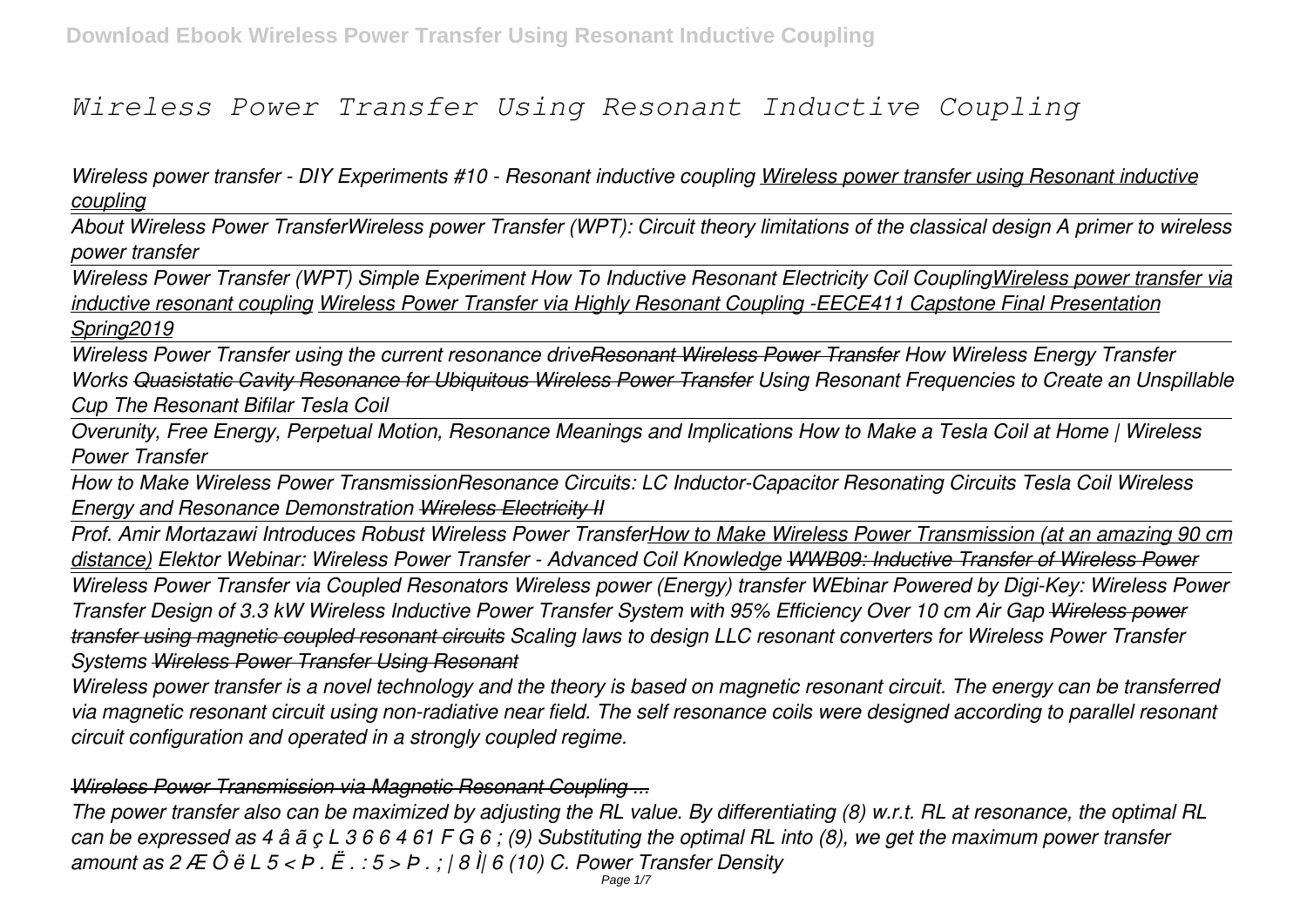## *Wireless Power Transfer Using Resonant Inductive Coupling ...*

*through resonant inductive coupling; this form of wireless technology has been in use since the. 1960s. Battery-operated toothbrushes are typically charged with one or more small coils in the. toothbrush and in the cradle, with power transmitted from the cradle to the toothbrush wirelessly.*

## *Wireless Power and Data Transfer Using Inductively ...*

*This study presents an equivalent circuit model for the analysis of wireless power transfer (WPT) through both electric and magnetic couplings using merely a resonant coupler. Moreover, the frequency split phenomenon, which occurs when transmitting couplers are near receiving couplers, is explained. This phenomenon was analyzed using simple circuit models derived via a mode decomposition ...*

## *Novel Resonance-Based Wireless Power Transfer Using Mixed ...*

*This book describes systematically wireless power transfer technology using magnetic resonant coupling and electric resonant coupling and presents the latest theoretical and phenomenological approaches to its practical implementation, operation and its applications.*

## *Wireless Power Transfer: Using Magnetic and Electric ...*

*Wireless Power Transfer via Strongly Coupled Magnetic Resonances André Kurs, 1\* Aristeidis Karalis,2 Robert Moffatt, J. D. Joannopoulos, Peter Fisher,3 Marin Soljacˇic´1 Using self-resonant coils in a strongly coupled regime, we experimentally demonstrated efficient nonradiative power transfer over distances up to 8 times the radius of the ...*

# *Wireless Power Transfer via Strongly Coupled Magnetic ...*

*Nikola Tesla first discovered resonant coupling during his pioneering experiments in wireless power transfer around the turn of the 20th century, but the possibilities of using resonant coupling to increase transmission range has only recently been explored.*

## *Wireless power transfer - Wikipedia*

*Wireless power transmission is the way to transfer power without using wire. Wireless power transmission helps to connect those area where people are unable to get a suitable power source. Everyone can get clean and green wireless power. In future all the devices will relate to the power supply source wirelessly. In this paper we have presented the*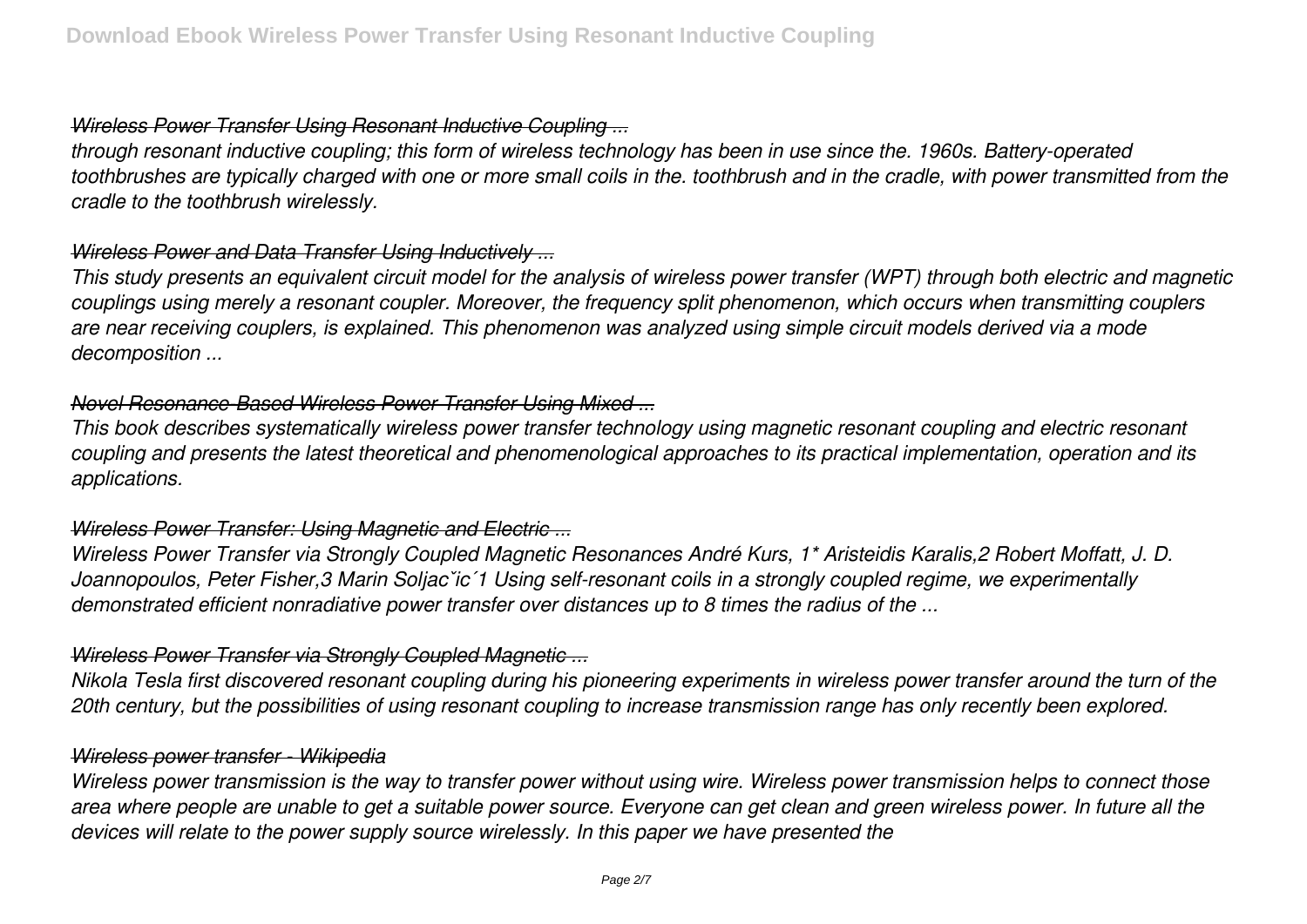## *c t r i c a l & Ee E le ournal of S J Electrical ...*

*Wireless electric energy transfer for experimentally powering electric automobiles and buses is a higher power application (>10 kW) of resonant inductive energy transfer. High power levels are required for rapid recharging and high energy transfer efficiency is required both for operational economy and to avoid negative environmental impact of the system.*

## *Resonant inductive coupling - Wikipedia*

*Abstract and Figures This chapter provides a general overview of magnetic resonant wireless power transfer systems based on network models. The power transferred to a receiver load at resonance is...*

# *(PDF) Chapter 5. Magnetic Resonant Wireless Power Transfer*

*In this paper, the resonant coil is used in the design of wireless power transfer (WPT) to investigate the efficiency of the system. Conventional 2 coil WPT having problem in power transfer as the distance increase the PTE decreases. Therefore, this paper analyzed the effect of adding the resonant coil to the conventional 2 coil WPT.*

# *Wireless power transfer (WPT) optimization using resonant ...*

*for efficient power transfer to actually take place. Resonant wireless charging is much more forgiving of the receiver placement - as long as the receiver is placed somewhere on the resonant wireless charging pad, power transfer can be established. Resonant wireless charging design needs more than simply an understanding of the properties of the*

## *Resonant wireless power transfer - Mouser Electronics*

*Maximizing Air Gap and Efficiency of Magnetic Resonant Coupling for Wireless Power Transfer Using Equivalent Circuit and Neumann Formula Abstract: The progress in the field of wireless power transfer in the last few years is remarkable. With recent research, transferring power across large air gaps has been achieved.*

# *Maximizing Air Gap and Efficiency of Magnetic Resonant ...*

*power transfer for electric vehicles by electromagnetic resonance coupling. Wireless power transfer (WPT) for electric vehicles by magnetic resonance coupling is of high priority due to its efficiency, high power transmission, and more considerable charging distance.*

# *Modeling of Magnetic Resonance Wireless Electric Vehicle ...*

*I am working on a four coil resonant-based wireless power transfer system. I saw many 3-D and 2-D diagrams which compare the*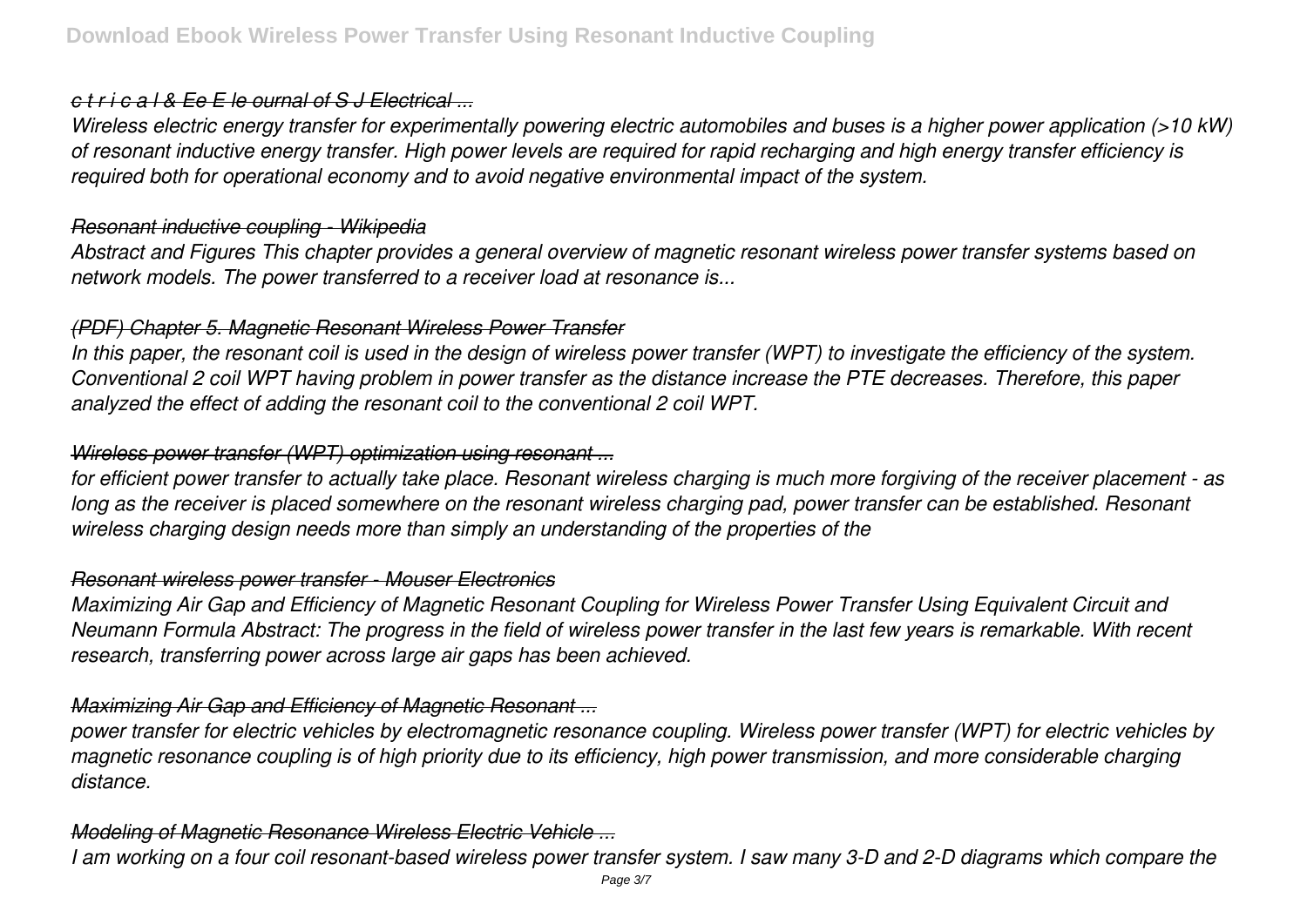# *primary factors of a transmission system.*

*Can I simulate a WPT (wireless power transfer ) circuit ...*

*Abstract: A proposed wireless power transfer system based on magnetic resonance is analyzed using 3D FEM simulation in EMPro, and compared to experimental results.The distribution of power without wires is a popular research topic.*

# *Wireless Power Transfer - Wireless Power Transfer ...*

*Use MATLAB to determine the inductive and capacitive values for designing a tuned-resonant inductive wireless power transfer (TRIWPT) system. Simulate a TRIWPT system using LTSpice. Build and test LC resonator circuits based on MATLAB findings and tune them to specified frequencies.*

*Wireless power transfer - DIY Experiments #10 - Resonant inductive coupling Wireless power transfer using Resonant inductive coupling*

*About Wireless Power TransferWireless power Transfer (WPT): Circuit theory limitations of the classical design A primer to wireless power transfer*

*Wireless Power Transfer (WPT) Simple Experiment How To Inductive Resonant Electricity Coil CouplingWireless power transfer via inductive resonant coupling Wireless Power Transfer via Highly Resonant Coupling -EECE411 Capstone Final Presentation Spring2019*

*Wireless Power Transfer using the current resonance driveResonant Wireless Power Transfer How Wireless Energy Transfer Works Quasistatic Cavity Resonance for Ubiquitous Wireless Power Transfer Using Resonant Frequencies to Create an Unspillable Cup The Resonant Bifilar Tesla Coil*

*Overunity, Free Energy, Perpetual Motion, Resonance Meanings and Implications How to Make a Tesla Coil at Home | Wireless Power Transfer* 

*How to Make Wireless Power TransmissionResonance Circuits: LC Inductor-Capacitor Resonating Circuits Tesla Coil Wireless Energy and Resonance Demonstration Wireless Electricity II*

*Prof. Amir Mortazawi Introduces Robust Wireless Power TransferHow to Make Wireless Power Transmission (at an amazing 90 cm distance) Elektor Webinar: Wireless Power Transfer - Advanced Coil Knowledge WWB09: Inductive Transfer of Wireless Power*

*Wireless Power Transfer via Coupled Resonators Wireless power (Energy) transfer WEbinar Powered by Digi-Key: Wireless Power Transfer Design of 3.3 kW Wireless Inductive Power Transfer System with 95% Efficiency Over 10 cm Air Gap Wireless power* Page 4/7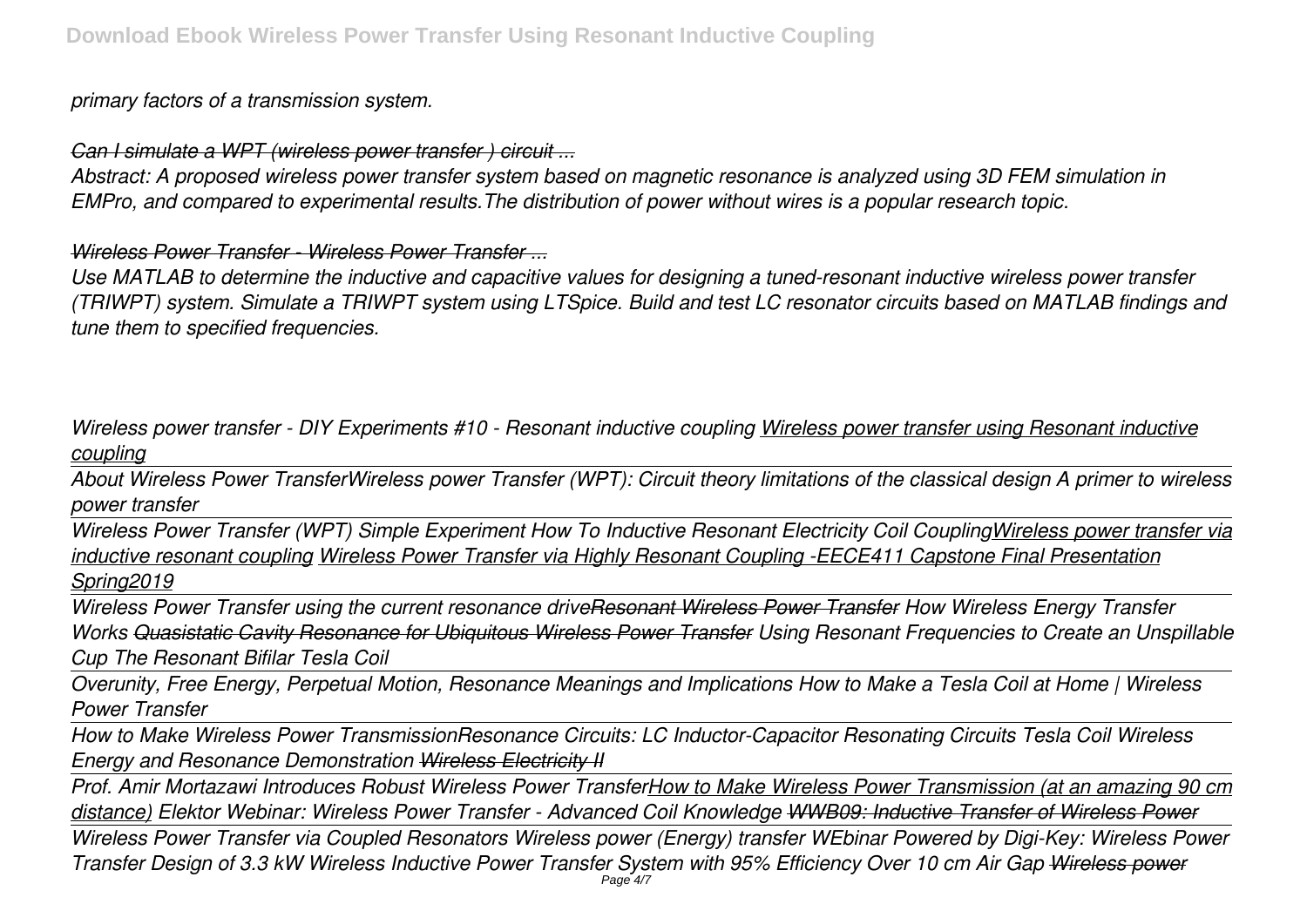# *transfer using magnetic coupled resonant circuits Scaling laws to design LLC resonant converters for Wireless Power Transfer Systems Wireless Power Transfer Using Resonant*

*Wireless power transfer is a novel technology and the theory is based on magnetic resonant circuit. The energy can be transferred via magnetic resonant circuit using non-radiative near field. The self resonance coils were designed according to parallel resonant circuit configuration and operated in a strongly coupled regime.*

# *Wireless Power Transmission via Magnetic Resonant Coupling ...*

*The power transfer also can be maximized by adjusting the RL value. By differentiating (8) w.r.t. RL at resonance, the optimal RL can be expressed as 4 â ã ç L 3 6 6 4 61 F G 6 ; (9) Substituting the optimal RL into (8), we get the maximum power transfer amount as 2 Æ Ô ë L 5 < Þ . Ë . : 5 > Þ . ; | 8 Ì| 6 (10) C. Power Transfer Density*

# *Wireless Power Transfer Using Resonant Inductive Coupling ...*

*through resonant inductive coupling; this form of wireless technology has been in use since the. 1960s. Battery-operated toothbrushes are typically charged with one or more small coils in the. toothbrush and in the cradle, with power transmitted from the cradle to the toothbrush wirelessly.*

# *Wireless Power and Data Transfer Using Inductively ...*

*This study presents an equivalent circuit model for the analysis of wireless power transfer (WPT) through both electric and magnetic couplings using merely a resonant coupler. Moreover, the frequency split phenomenon, which occurs when transmitting couplers are near receiving couplers, is explained. This phenomenon was analyzed using simple circuit models derived via a mode decomposition ...*

# *Novel Resonance-Based Wireless Power Transfer Using Mixed ...*

*This book describes systematically wireless power transfer technology using magnetic resonant coupling and electric resonant coupling and presents the latest theoretical and phenomenological approaches to its practical implementation, operation and its applications.*

# *Wireless Power Transfer: Using Magnetic and Electric ...*

*Wireless Power Transfer via Strongly Coupled Magnetic Resonances André Kurs, 1\* Aristeidis Karalis,2 Robert Moffatt, J. D. Joannopoulos, Peter Fisher,3 Marin Soljacˇic´1 Using self-resonant coils in a strongly coupled regime, we experimentally demonstrated efficient nonradiative power transfer over distances up to 8 times the radius of the ...*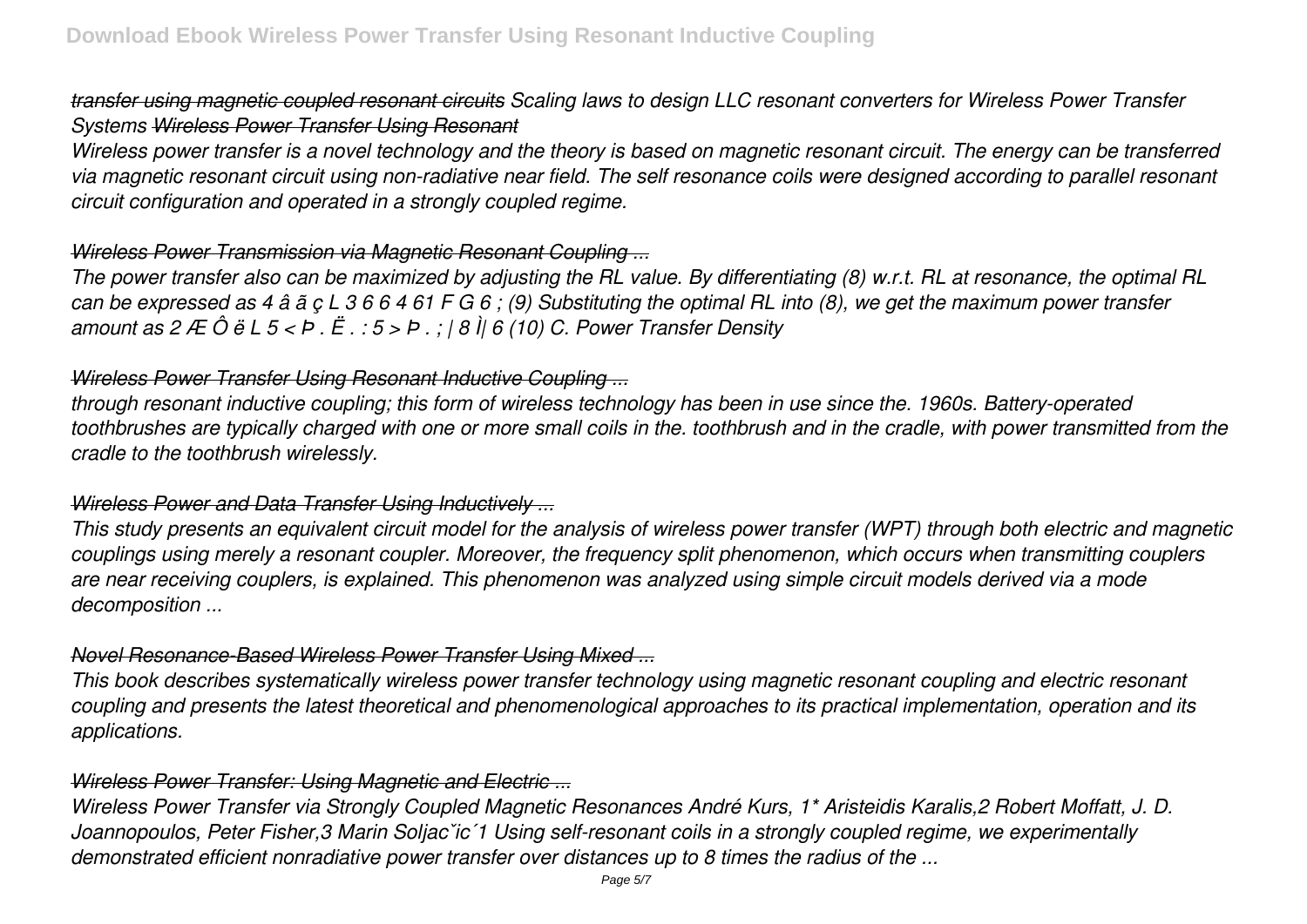## *Wireless Power Transfer via Strongly Coupled Magnetic ...*

*Nikola Tesla first discovered resonant coupling during his pioneering experiments in wireless power transfer around the turn of the 20th century, but the possibilities of using resonant coupling to increase transmission range has only recently been explored.*

## *Wireless power transfer - Wikipedia*

*Wireless power transmission is the way to transfer power without using wire. Wireless power transmission helps to connect those area where people are unable to get a suitable power source. Everyone can get clean and green wireless power. In future all the devices will relate to the power supply source wirelessly. In this paper we have presented the*

# *c t r i c a l & Ee E le ournal of S J Electrical ...*

*Wireless electric energy transfer for experimentally powering electric automobiles and buses is a higher power application (>10 kW) of resonant inductive energy transfer. High power levels are required for rapid recharging and high energy transfer efficiency is required both for operational economy and to avoid negative environmental impact of the system.*

# *Resonant inductive coupling - Wikipedia*

*Abstract and Figures This chapter provides a general overview of magnetic resonant wireless power transfer systems based on network models. The power transferred to a receiver load at resonance is...*

# *(PDF) Chapter 5. Magnetic Resonant Wireless Power Transfer*

*In this paper, the resonant coil is used in the design of wireless power transfer (WPT) to investigate the efficiency of the system. Conventional 2 coil WPT having problem in power transfer as the distance increase the PTE decreases. Therefore, this paper analyzed the effect of adding the resonant coil to the conventional 2 coil WPT.*

# *Wireless power transfer (WPT) optimization using resonant ...*

*for efficient power transfer to actually take place. Resonant wireless charging is much more forgiving of the receiver placement - as long as the receiver is placed somewhere on the resonant wireless charging pad, power transfer can be established. Resonant wireless charging design needs more than simply an understanding of the properties of the*

# *Resonant wireless power transfer - Mouser Electronics*

*Maximizing Air Gap and Efficiency of Magnetic Resonant Coupling for Wireless Power Transfer Using Equivalent Circuit and*